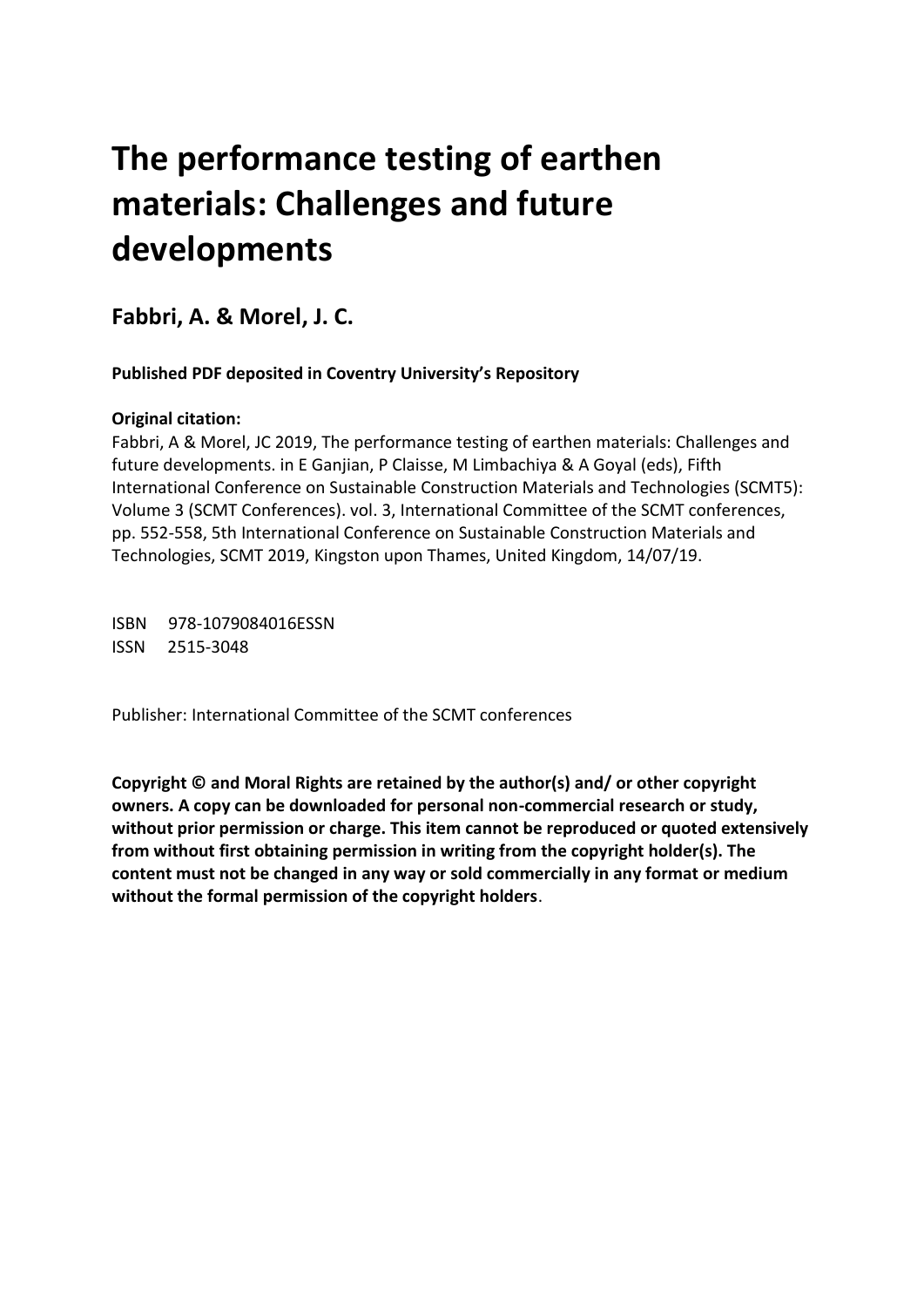# **The Performance Testing of Earthen Materials: Challenges and Future Developments**

Antonin Fabbri<sup>1</sup> and Jean-Claude Morel<sup>2</sup>

<sup>1</sup>LTDS, UMR 5513 CNRS, ENTPE, 2 rue Maurice Audin, 69100 Vaulx-en-Velin, *France 2 Coventry University, Centre for the Natural and Built Environment, Priory Street, CV1 5FB, Coventry, UK E-mail[:antonin.fabbri@entpe.fr](mailto:antonin.fabbri@entpe.fr) and jean-claude.morel@coventry.ac.uk* 

# **ABSTRACT**

 Modern earth buildings are still a niche market despite their great potential to tackle some of the future challenges of the world housing shortage. The paper will discuss faced by its development. As with any construction materials, it is crucial to know the limitations of the material to design and build safely. This is still an issue for earthen architecture, due to the variability of earths (local soils) and the lack of standard testing procedures. In this context, we will explain the work driven by the RILEM Technical how to assess the engineering limitations of earthen architecture and the challenges committee 274-TCE.

 **Keywords:** laboratory testing procedure, compressive strength, vapour permeability, moisture buffering, round Robin test.

## **INTRODUCTION**

 The modern earth architecture originates from an observation of the great number of existing heritage earth constructions in Europe. This wealth heritage is described, for example, by (Loti and Mecca, 2011), as evidence of using vernacular green building materials to deliver a successful and sustainable way of building. Being aware of the earth-based building products. Low energy in the production and circular economy thinking which were obvious in vernacular construction requires now innovation to be quality and quantity of this existing heritage, and using the ideas of past builders who had benefited for thousand years of empirical know-how, some modern architects propose to integrate this vernacular material in the current socio-technical system and ask for the latest scientific and technological development to produce cost-effective implemented in the current built environment.

 There are different techniques used to build with earth; however, clay is always the main binder whatever the technique. We can distinguish the "dry" manufacture process where the earth is compacted, and "wet" manufacture process where the earth is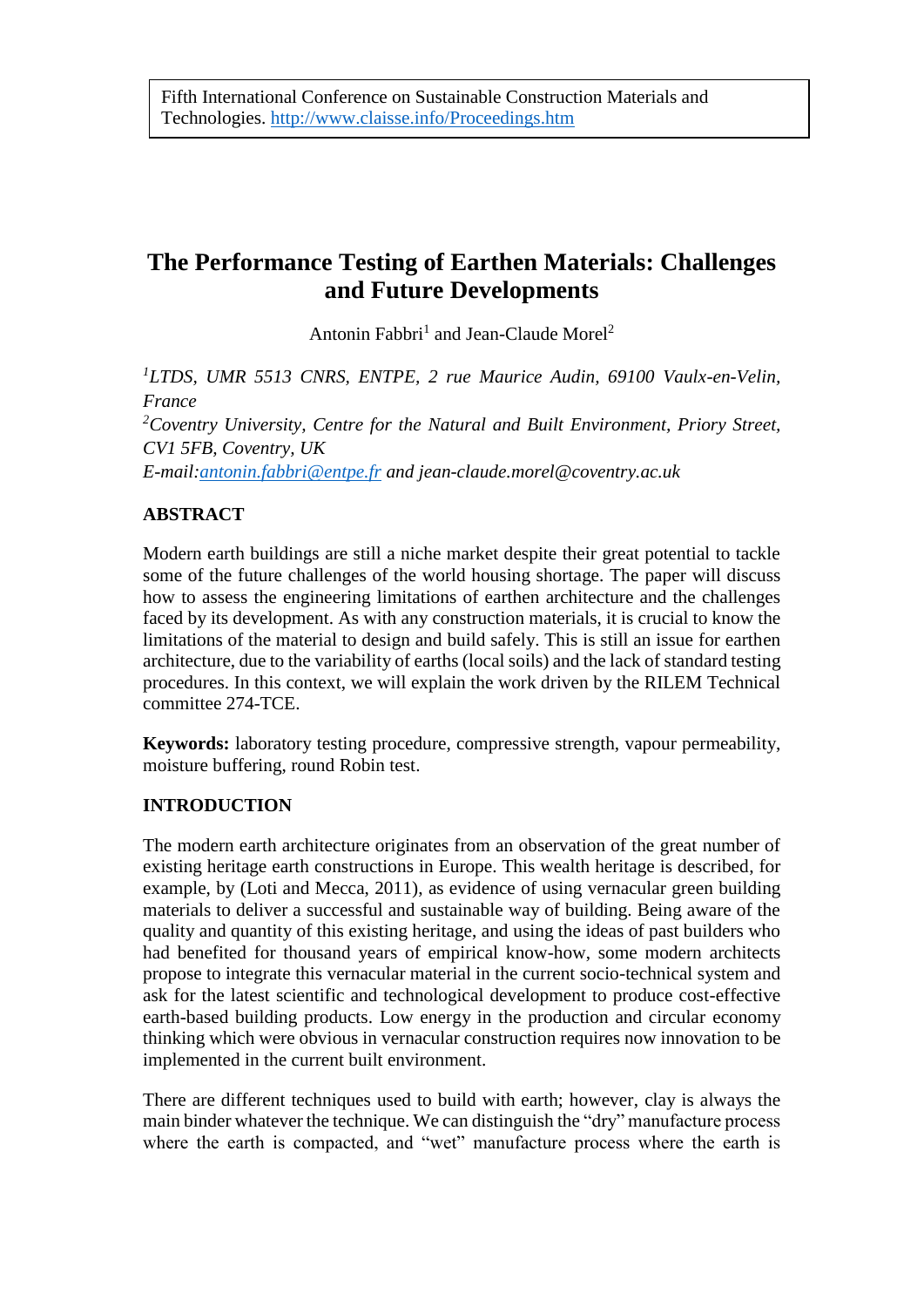moulded or extruded or stacked (Hamard *et al.* 2016). We can also distinguish a mortar to build masonry structures, and earth implemented in monolithic walls. In that case we can have rammed earth (Figures 1 and 2) which is a clayey soil (usually less than 20% of clay by dry weight of soil) compacted into formworks with a water process). We also have cob which usually needs soil with a higher content of clay and sometimes may also contain some kind of fibrous organic material (typically straw) techniques using small blocks (compressed earth blocks or adobes) implemented with content varying with soils, but within the range of 4-20% by dry weight of soil ("dry" higher water content of the mixture than rammed earth ("wet" process). Cob and sometimes lime.



 completed building of 9.4 metres height with external render and traditional **Figure 1.** Implementation of prefabricated unstabilised rammed earth walls (left); A appearance built in 2011 (right). © Nicolas Meunier.

 The continuous clayey matrix plays the role of the binder between all these the solid material. The network formed by the connection of these voids, called the constituents and thus provides cohesion and strength. But the connections between the constituents are not perfect and some small voids, called pores, are embedded within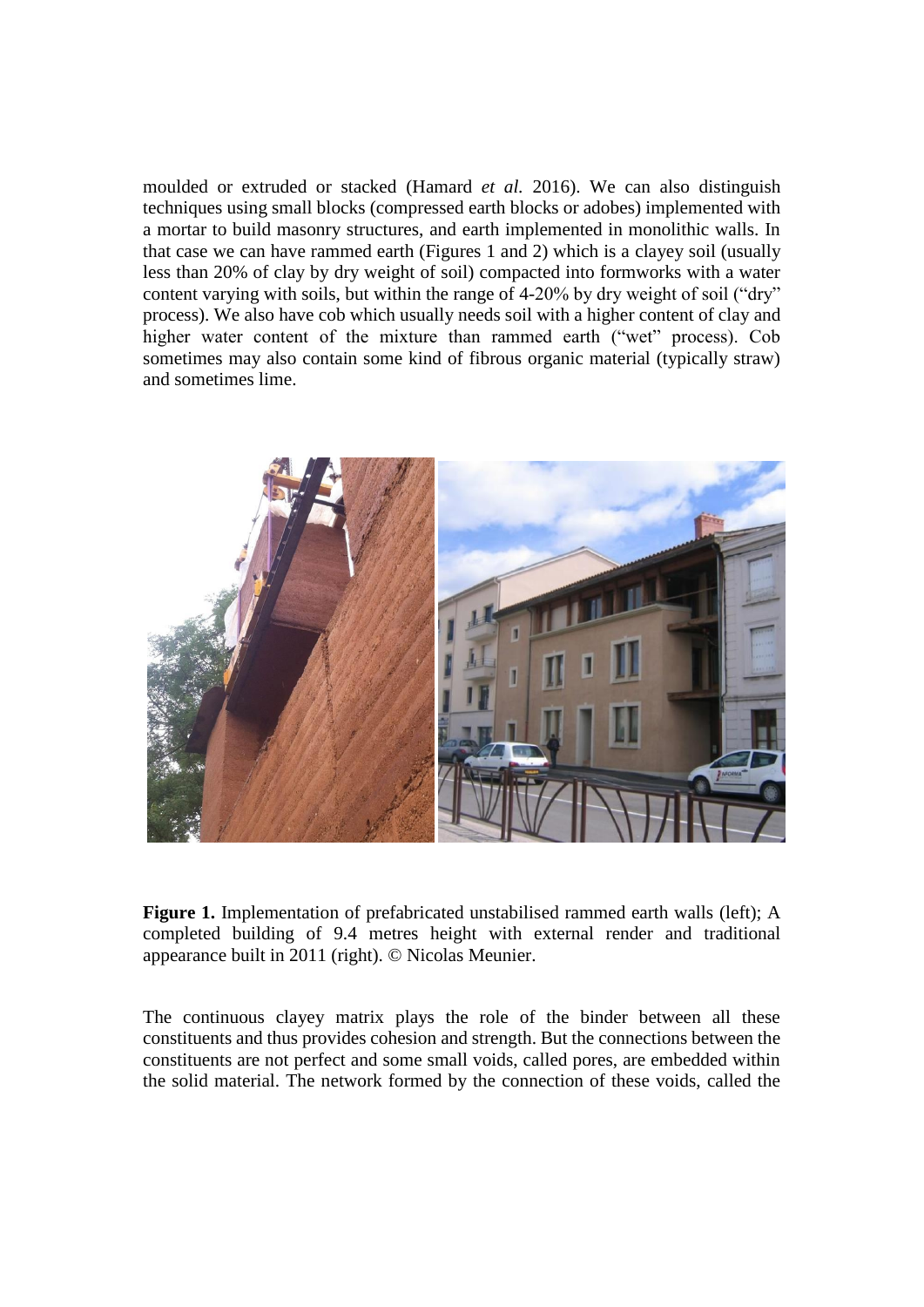porous network, enables fluids (either liquid or gas) to flow through the material. Due to this property, earthen material is a porous medium with a quite low resistance to the vapour and liquid transfers. In addition, clays and fibres are by themselves porous other words, raw earth has a great potential to regulate indoor relative humidity levels. of clay particles and/or fibres with the water molecules can be responsible for 2002; Lei, et al., 2014). In addition, the mechanical resistance of soil decreases with media. Their high affinity with water molecules allows capillary condensations or adsorptions phenomena. Thanks to the combination of these two processes (vapour transport and in-pore water sorption/desorption), earthen materials are hygroscopic. In The latent heat associated with the sorption/desorption phenomena can also strongly modify the thermal behaviour of the material. Finally, these hygroscopic behaviour impacts the mechanical characteristics of the material. For example, the interactions complexities in mechanical behaviours, such as swelling and shrinkage (Van Damme, its water content (i.e. the mass of water on the mass of dry solid) which is well known in soil mechanics, but it also applies to earth buildings. It seems, therefore, that the water content in raw earth materials is crucial to predict its behaviour.

 The relevance of building with earth in the XXIth century is already shown in some showcase built in Switzerland (by Martin Rauch), France (by Nicolas Meunier) and China (by Lu Wenyu and Wang Shu) among others. The use of local earth as building materials enables to divide the embodied energy of a house by two and divide the transportation by 4.5 (Morel *et al.* 2001), without increasing the energy consumption during the service life of the building. Moreover, earth architecture delivers high positive impacts on socio-economy (Floissac *et al.* 2010). Although there are a barriers. Although there is a sharp increase in scientific publications on the topic (Figure 2), one of those barriers is the lack of standard testing procedures. This lack growing number of new earth buildings, their prospects of entering mainstream construction as the main structural materials are limited due to different types of has motivated the start of a Rilem technical committee (274-TCE) on "Testing and characterisation of earth-based building materials and elements". This paper will expatiate on this TC.



**Figure 2.** Journal papers related to earth architecture published every year, from Scopus.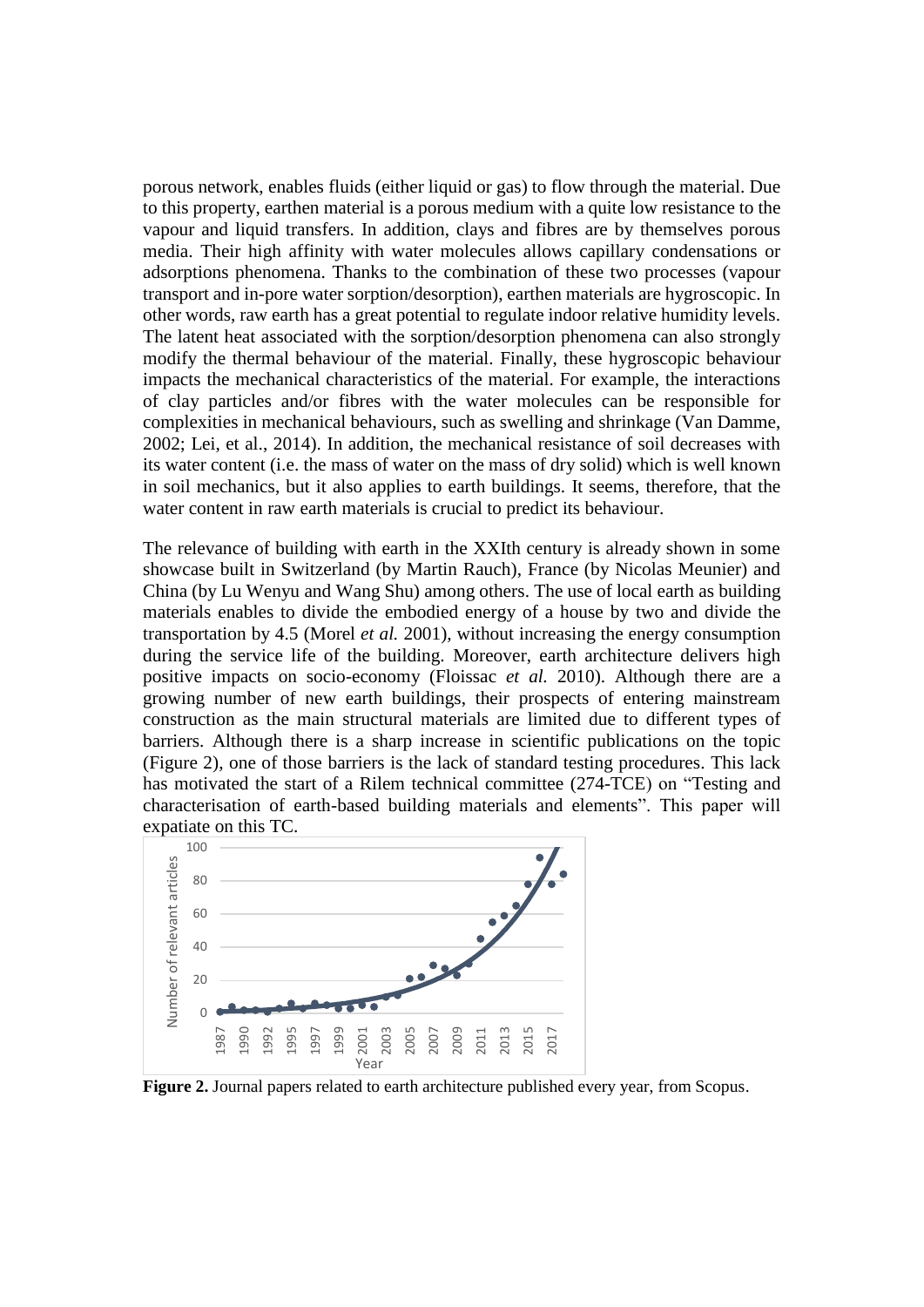#### **THE RILEM TECHNICAL COMMITTEE 274-TCE**

#### **Definition of the TC subject and of the studied material**

 The goal of this TC is to set up testing procedures for unstabilized earth as a building cannot be totally included in an industrial process. Then partly to adapt the building technique to the different soils, several constructions technics have been invented, construction material. A good understanding of the earthen constructions requires taking into account their large variability and limitation. The first reason for this variability is that the local soils are used as building materials. The local soils are variable depending on the pedology of the site, and the construction of earth buildings which is the second reason for the variability.

 In those conditions, it is common sense to adapt the technics and architecture to the is why the principal concern is the evaluation of the performances (sustainability, strength, seismic resistance, thermal, moisture buffering) of the material as it is with estimated through some common existing experimental methods: unconfined parameters. Numerous reasons for these disparities can be intuited like the lack of In addition, the knowledge of these common parameters is found to be insufficient to properly model the complex behaviour of earthen walls (Soudani et al. 2016, material available and not the contrary as it is in the modern industrial approach. That very few modifications of its composition . For the moment, the performances are compressive strength to assess the mechanical, sorption/desorption curves and dry/wet cups for vapour adsorption and diffusion, hot wire or hot place for thermal conductivity, etc.… These studies underline an important variability of the measured hygrometry and temperature control during the tests, the differences in samples manufacture, geometry, and in test protocol… As an example, in the function of the experimental protocol used, an unconfined compressive test can lead to compressive strength up to 40MPa for earthen material (Aubert, et al. 2013), which is not realistic. Nowamooz and Chazallon, 2011, Bui et al., 2014).

 In particular, the complexity in mechanical behavior of the material cannot be well described by the sole knowledge of a compressive strength and the apparent Young's modulus of the first loading (Champiré et al, 2016), while its thermal insulation potential may be significantly underestimated if it is only based on its thermal conductivity and heat capacity (Soudani et al., 2016).

 these two questions by the definition of performance-oriented tests. These tests should a good understanding of the specificities of earth, as well as the identification of the In this context, the goal of this technical committee is to give an objective answer to depend on the use that will be made of the material, and their clear definition requires key parameters which drive its behaviour.

#### **Level of investigation**

 The objective is to define the minimal number of laboratory tests in order to provide an accurate assessment of the mechanical, thermal and hygroscopic performances of the material. To that aim, whenever possible, existing experienced tests will be used.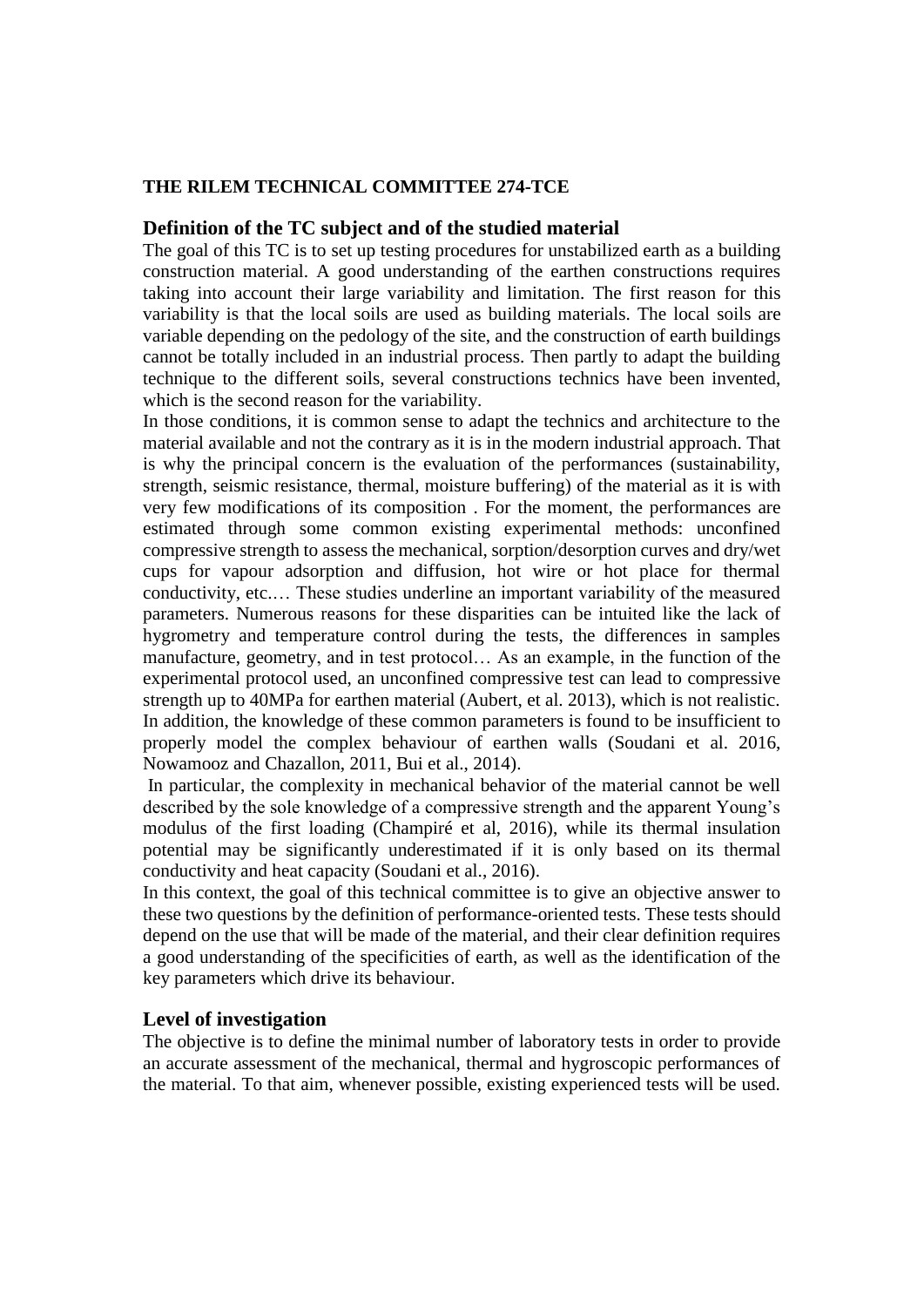experimental protocols and/or the adaptation of existing ones may be necessary. These tests procedures and the way to analyse their results will be defined in the view of recent theoretical developments published in the literature and/or developed elsewhere by the members of the TC. The behaviour of the material is strongly impacted by the In consequence, the definition of dedicated tests to assess the performance of the However, due to the particularities of the material, the development of new external conditions (temperature and humidity variations, saline environment, etc…). material in some specific environmental conditions may be necessary.

 Round robin tests will be performed, and, in the function of the obtained results, the experimental protocols and even the nature of the test may be modified. The accuracy of the tests will be studied by comparing, at least qualitatively, their results to the on-The main importance will be given to the repeatability and the robustness of the tests. site behaviour of earthen constructions. To allow this kind of confrontations, all the tested earths will come from existing constructions which are properly instrumented.

#### **Limit of the scope**

 There are several ways to use earth in constructions (load-bearing walls, filling materials, plasters,…). This TC will be limited to load-bearing walls. However, several or lime/cement stabilized earths and with or without fibres will be studied. Whenever construction technics (rammed earth, CEB, adobe block, cob), made with unstabilized possible, the developed testing procedure would be such that they can be used for any of these constructions technics.

 No standardisation activity, in its strict sense, will be made during the lifetime of this TC. However, all the experimental developments should be able to serve as a basis for the development of international/European standards on earth testing procedures

 Finally, only experimental studies will be performed within the framework of this TC. All the theoretical developments required for this study have to be extracted from a bibliographic survey and/or realized elsewhere.

#### **Works in progress**

 The first phase has consisted of analyzing with criticism the existing tests protocols for earthen materials. Several workgroups, composed by a dozen members, have been created to do that work. Each workgroup was driven by a member of the TC. The list of the working groups and the name of their leader is reported in the Table 1.

 The members of the TC are currently working on a large campaign of round-robin tests. Its goal is to identify the more robust and accurate experimental protocols in order to measure the key mechanical and hygrothermal parameters of earthen materials vapor permeability, water sorption capacity) as well as to assess their durability (compressive strength and capacity, stiffness, dry density, thermal conductivity, water (resistance to abrasion and erosion).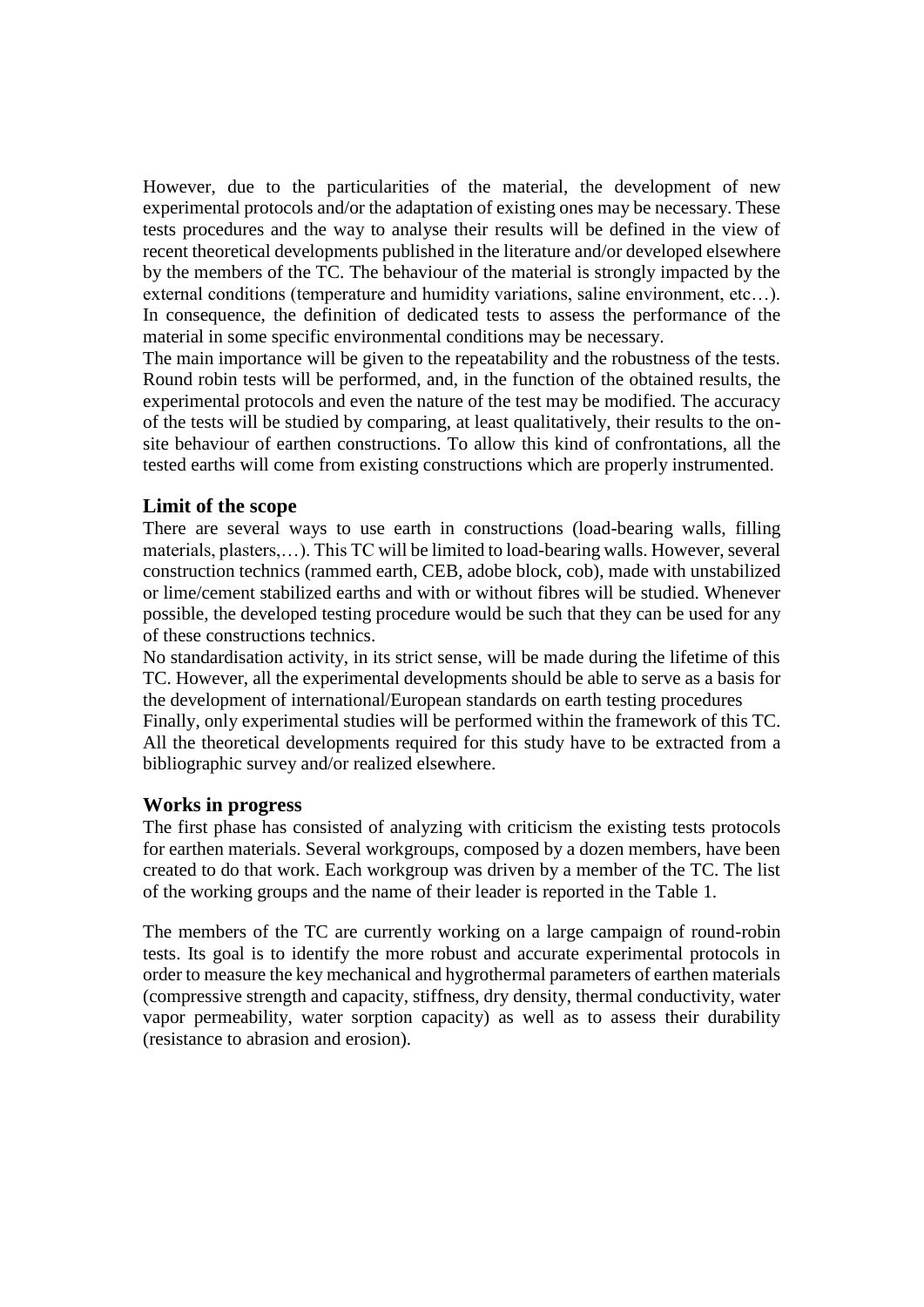| Lable 1. Current working group of the TC.               |                             |
|---------------------------------------------------------|-----------------------------|
| Working group                                           | Leader                      |
| Overview of the existing standard on earthen            | BV. Venkatarama Reddy       |
| materials and constructions                             | Indian Institute of Science |
| Mechanical behaviour                                    | Jean-Claude Morel           |
|                                                         | <b>Coventry University</b>  |
| Geotechnical and mineralogical characterization of      | Jean-Emmanuel Aubert.       |
| earthen materials, their meaning and their accuracy     | University of Toulouse      |
| Dynamic, seismic                                        | Quoc-Bao Bui                |
|                                                         | Ton Duc Thang University    |
| Durability (water induced pathologies including         | Domenico Gallipoli          |
| freezing-thawing, erosion, fire resistance)             | University of Pau           |
|                                                         | Paulina Faria               |
|                                                         | <b>NOVA University</b>      |
| Hygrothermal and acoustic behaviour of materials        | Antonin Fabbri              |
| (overview of the existing laboratory and on-site tests, | University of Lyon          |
| their robustness and their accuracy) $+$ IAQ.           |                             |

Table 1: Current working group of the TC.

#### **CONCLUSION**

 Unstabilised earth as a building material is not new material and has actually benefited of thousands of years of empirical validation which should give confidence to all the than four storey height. What is new is the socio-cultural context of the building industry, so that it is very important to be aware of the barriers and limitations of the lack of testing procedures for materials of the earthen architecture, the Rilem TC 274 TCE was created is 2016. However, this is only the first step to a better engineering approach of the specificity of earthen materials. Some further work will have to follow stakeholders to adopt unstabilised earth architecture for appropriate constructions less material to successfully design and build earth architecture in Europe. To tackle the to integrate the current knowledge in standards.

#### **ACKNOWLEDGEMENTS**

The authors acknowledge all the members of the TC, listed in the following link [https://www.rilem.net/groupe/274-tce-testing-and-characterisation-of-earth-based](https://www.rilem.net/groupe/274-tce-testing-and-characterisation-of-earth-based-building-materials-and-elements-353)[building-materials-and-elements-353](https://www.rilem.net/groupe/274-tce-testing-and-characterisation-of-earth-based-building-materials-and-elements-353) 

#### **REFERENCES**

Aubert, J.E., A. Fabbri, J. C. Morel, and P. Maillard, "An earth block with a compressive strength higher than 45 MPa !," Construction and Building Materials, vol. 47, pp. 366–369, 2013.

Bui T.-T., Q.-B. Bui, A. Limam, and S. Maximilien, "Failure of rammed earth walls: